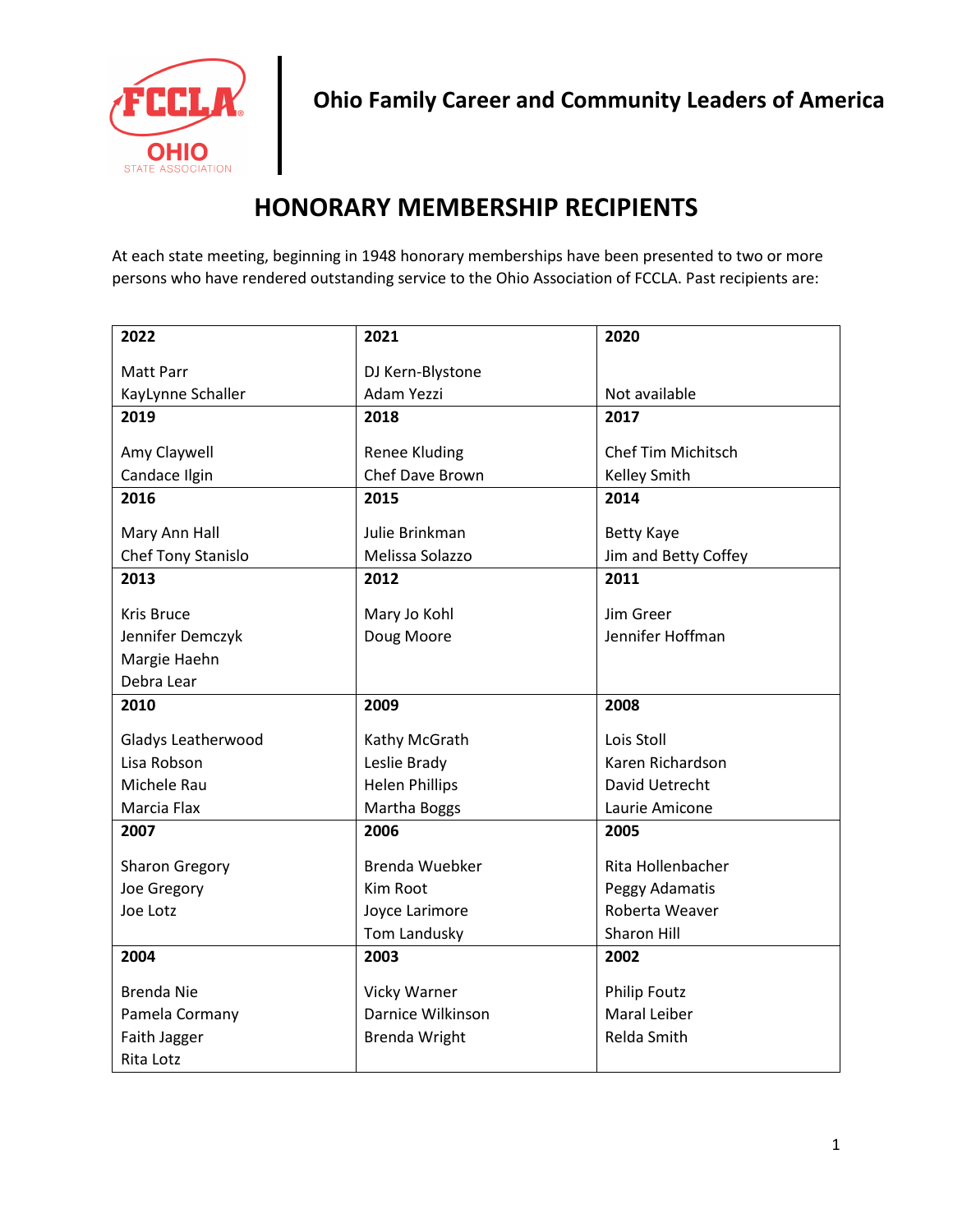

## **Ohio Family Career and Community Leaders of America**

| 2001                    | 2000                       | 1999                        |
|-------------------------|----------------------------|-----------------------------|
| Penny Gerling           | Carol Burrey               | Mark Fern                   |
| Chef Sheila Hamm        | Cheryl France              | Sarita Fern                 |
| <b>Jillian Miller</b>   | Patricia Fuller            | <b>Brayan Fraley</b>        |
| Nancy Vannest           | Marianne Lorensen          | <b>Christine Hamilton</b>   |
| 1998                    | 1997                       | 1996                        |
| Jo Anne Ansley          | <b>Rita Huner Schuette</b> | Michelle Lowery             |
| <b>Betty Hurst</b>      | Suandra Rhamey             | LeRose Meadows              |
| Dennis Smith            | Robin White                | Lynne Tea                   |
|                         |                            | Carol Whitmyre              |
| 1995                    | 1994                       | 1993                        |
|                         | Donna Benshoff             | Joanna Kister               |
|                         | <b>Shelly Davis</b>        | Anita Uetrecht              |
|                         | Jane Hibbard               | <b>Shirley McGinnis</b>     |
|                         | Marjorie Hines             | Meta Van Norstran           |
| 1992                    | 1991                       | 1990                        |
| Mary Mantey Longo       | Lou Alexander              | Pat Erickson                |
| <b>Stacy Baker</b>      | Naomi Blodgett             | Martha Ruthford             |
| Karen Alexander-Higgins | <b>Betty Todd Calvert</b>  | <b>Beverly Sparks Foutz</b> |
|                         | Jay Hershey                |                             |
| 1989                    | 1988                       | 1987                        |
| Jeanna Burrell          | Dora Barnes                | <b>Connie Gross</b>         |
| Margaret Lander Pruit   | <b>Wendy Latimer</b>       | <b>Susan Hibbitts</b>       |
| <b>Iris Latimer</b>     | Nancy Litteral             | Shirley Irvin               |
| <b>Ed Latimer</b>       | <b>Holly Vining</b>        | Jane Vickers                |
| 1986                    | 1985                       | 1984                        |
| Pont Cisco              | <b>Brenda Good</b>         | Pasty Jenkins               |
| Donna Curtain           | Jeff Miller                | Laura Pernice               |
| Dick Wainscot           | <b>Helen Nietz</b>         | Kathy Voorhies              |
| Lois Wainscot           | Edna Watson                | Sharlee West                |
| 1983                    | 1982                       | 1981                        |
|                         |                            |                             |
|                         |                            |                             |
|                         |                            |                             |
|                         |                            |                             |
|                         |                            |                             |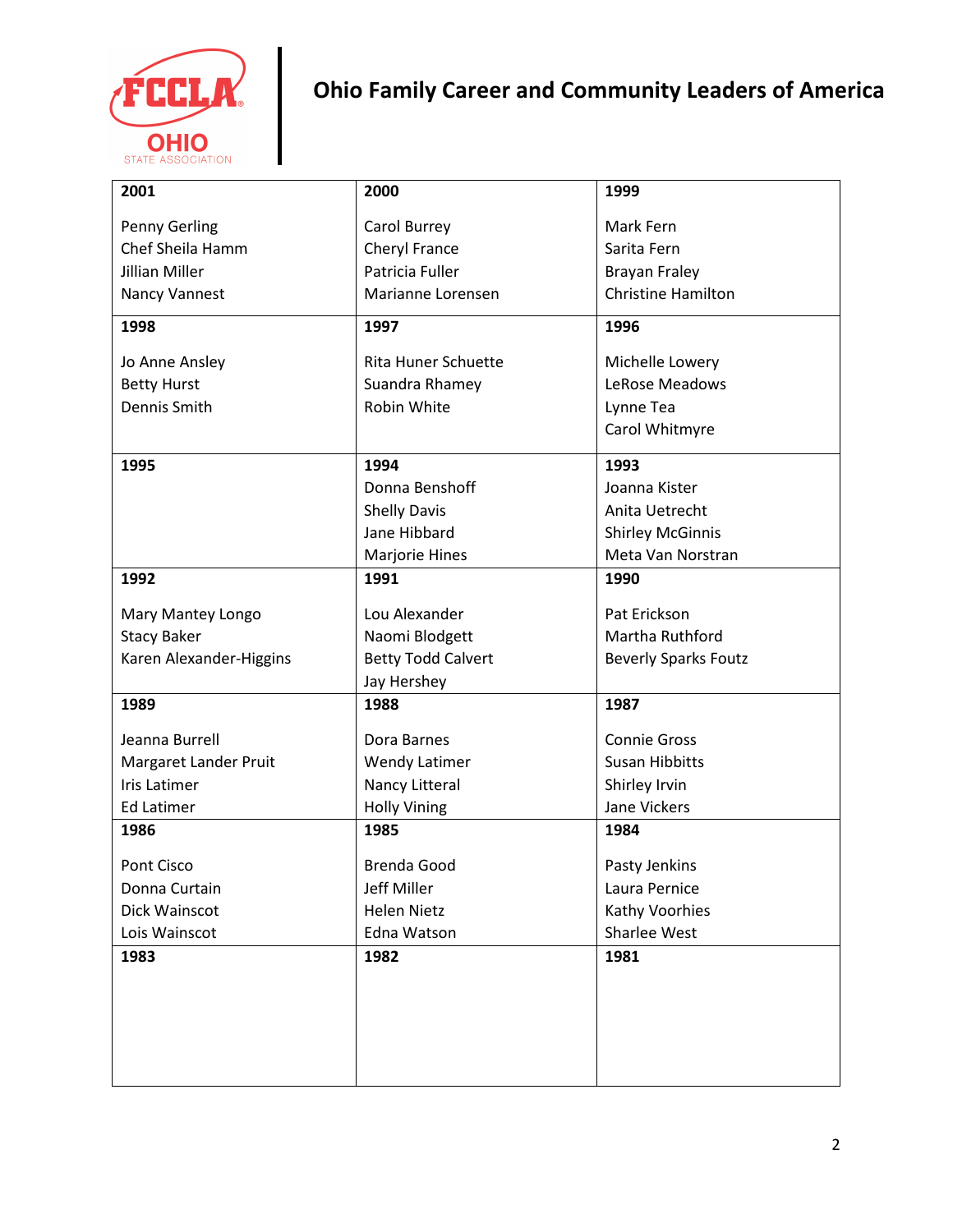

**Ohio Family Career and Community Leaders of America**

| 1980                   | 1979                         | 1978                     |
|------------------------|------------------------------|--------------------------|
|                        | <b>Estelle Fark</b>          | <b>Barbara Collins</b>   |
|                        | Jerry King                   | <b>Clifford Collins</b>  |
|                        | <b>Shirley Slater</b>        | Phyllis Nelson           |
|                        | Joyce Wilhelm                | Molly Slaughter Pletcher |
| 1977                   | 1976                         | 1975                     |
| Paulette Farago        | Virginia Ratliff             | Janice Geroge            |
| Rae Smith              | Dorothy Ruckers              | Rebecca Paul             |
| Dena Vessels Plant     | Viola Wayne                  | Donna Shreiner           |
|                        | Barbara Whitacker            | Sally Toot               |
| 1974                   | 1973                         | 1972                     |
| Dorothy Franks         | <b>Alice Drive</b>           | Lillian McCool           |
| Gerry Greenwood        | Margaret Faulkner            | Leda Miller              |
| <b>Norman Myers</b>    | <b>Karen Reed</b>            | Judy Mooney              |
| Sharon Obrecht         |                              | Margaret Zody            |
| 1971                   | 1970                         | 1969                     |
| Pat Brake              | <b>Betty Blanchard</b>       | Sonia Cole Price         |
| Virginia Marquett      | Carolyn Jelley Wycuff        | Julia Horstman           |
| <b>Kay Miller</b>      | <b>Adel Riegel</b>           | Olwen Williams           |
| Viola Nyhart           | Joyce Titus                  | Mildred Young            |
| 1968                   | 1967                         | 1966                     |
| Nellie Edinger         | Vivian Mc Donald             | <b>Marguerite Craig</b>  |
| Elizabeth Forney       | <b>Betty Mackey</b>          | Mary Gibson              |
| Mary Myers             | Marie Reynolds               | <b>Jeff Keirns</b>       |
| <b>Frances Strine</b>  | <b>Grace Schindler</b>       | Ray Lilly                |
| 1965                   | 1964                         | 1963                     |
| <b>Harold Bowers</b>   | E.E. Holt                    | Elizabeth Seabright      |
| Hermalee Dunkle Hardin | Louise Leach                 | Ida Patterson            |
| Marjorie McKibben      | <b>Marlene Wilkins Jones</b> | Joyce Matthews           |
| <b>Bryl Shoemaker</b>  | Olive Woodyard               | <b>Shirley Boggs</b>     |
| 1962                   | 1961                         | 1960                     |
| <b>Hazel Core</b>      | Virginia Wykoff              | Mrs. Theodore Leininger  |
| <b>Barbara Reed</b>    | Nadine Elder                 | <b>Mable Little</b>      |
| Dorothy Foster         | Juanita Ulman                | Dorothy Copperrider      |
| <b>Gladys Bailey</b>   |                              | <b>Marget McEniry</b>    |
|                        |                              |                          |